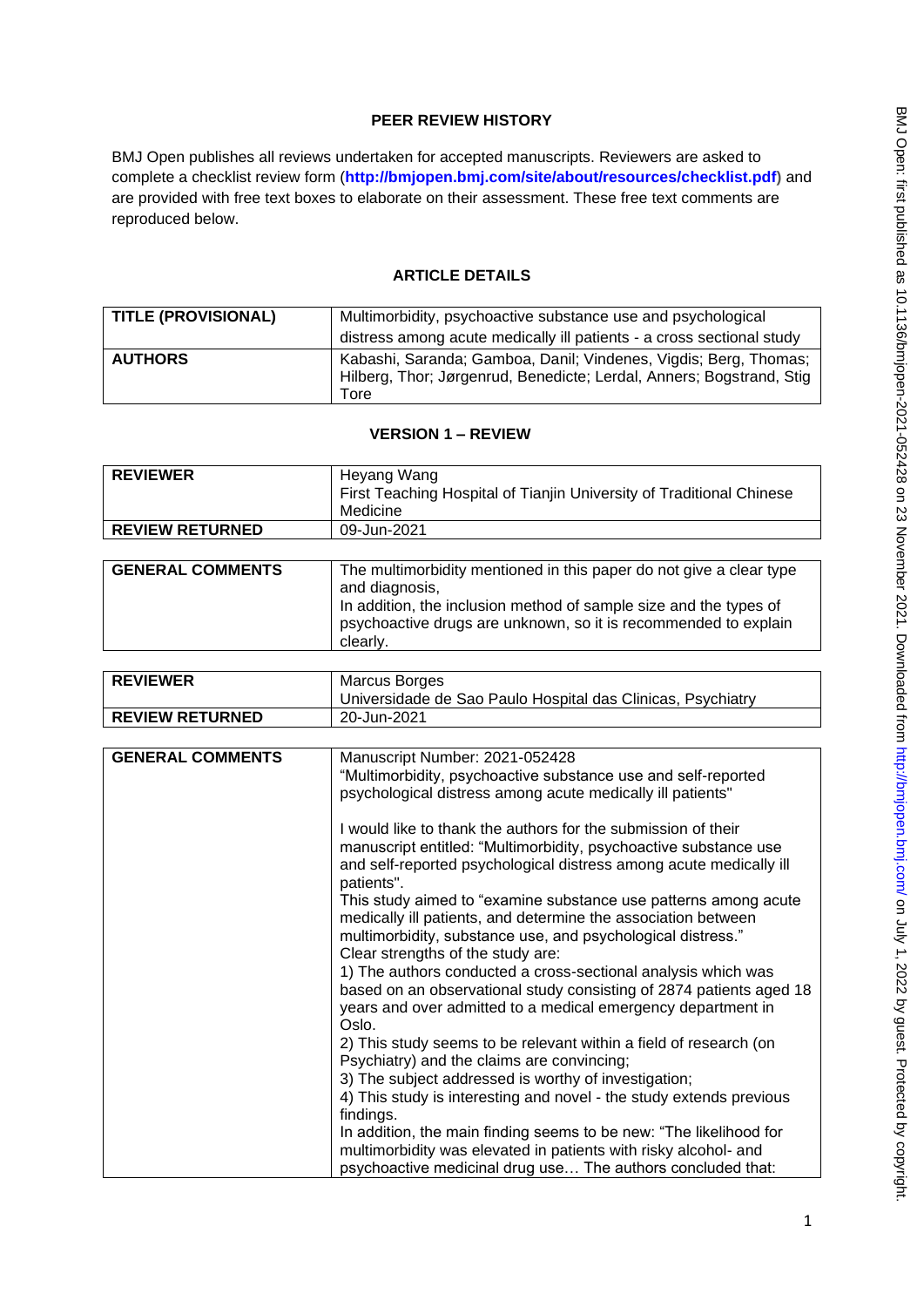| "Monitoring substance use among multimorbid patients is necessary<br>to develop tailored treatments, improve health outcomes and reduce<br>burden on the health-care system."                                                                                                                                                                                                                                                                                                                                                                                                                                                                                                                                                            |
|------------------------------------------------------------------------------------------------------------------------------------------------------------------------------------------------------------------------------------------------------------------------------------------------------------------------------------------------------------------------------------------------------------------------------------------------------------------------------------------------------------------------------------------------------------------------------------------------------------------------------------------------------------------------------------------------------------------------------------------|
| The manuscript is well written. I recommend publication of their<br>manuscript after major revision. Below my main comments.                                                                                                                                                                                                                                                                                                                                                                                                                                                                                                                                                                                                             |
| Introduction section:<br>1) On page 5, lines 11-13: The authors described that "Therefore,<br>substance use as a risk factor should be addressed in both<br>epidemiological research and in healthcare settings i.g. when<br>developing effective interventions and adequate care for people with<br>multimorbidity." Should the authors have mentioned about<br>"psychoactive substance use as a risk factor for the development of<br>multimorbidity?                                                                                                                                                                                                                                                                                  |
| It is unclear for the readers, if previous studies have already shown<br>that "substance use could be a predictor for multimorbidity" or this<br>information is new. Please, for the sake of a better understanding,<br>clarify it.                                                                                                                                                                                                                                                                                                                                                                                                                                                                                                      |
| i.e. on page 5, lines 19-21: The authors reported that "A combination<br>of alcohol, psychoactive medicinal- and illicit drugs might lead to<br>detrimental health outcomes (7)." What are these negative outcomes<br>("detrimental health outcomes")? Information is important to<br>reinforce the main hypothesis of the study.                                                                                                                                                                                                                                                                                                                                                                                                        |
| 2) On page 5, lines 42-44: The authors described the study aims "(2)<br>determine the association between multimorbidity and substance<br>use, including alcohol, illicit- and psychoactive medicinal drugs, and<br>(3) determine the association between multimorbidity and self-<br>reported psychological distress." are different from Title and<br>Abstract: "determine the association between multimorbidity,<br>substance use, and psychological distress." Why? Please, explain it.                                                                                                                                                                                                                                             |
| 3) The research question focused on the association between<br>multimorbidity, substance use and psychological distress. However,<br>when the authors test all variables (i.e. substance use as a predictor<br>for multimorbidity, so psychological distress could be a mediator or a<br>confounder? i.e. as a confounder, psychological distress could be<br>associated with ("lead to") both multimorbidity and substance use?)<br>On the other hand, when the authors cited two variables separately,<br>the readers suppose that the relationship (association) could be<br>unidirectional or bidirectional regarding hypothesis testing. Please,<br>formulate hypotheses in order to clarify and focus on the research<br>question. |
| 4) On page 5, line 55: Regarding study design, the authors<br>conducted a cross-sectional study. Were data collected from the<br>baseline? The authors only cited "data from an observational study<br>conducted from November 2016 to December 2017".                                                                                                                                                                                                                                                                                                                                                                                                                                                                                   |
| 5) Why the authors did not perform a case-control study, regarding<br>study design? Because it is ideal if the authors intended to evaluate<br>multiple exposures (risk factors) for a single outcome<br>(multimorbidity). I can understand that maybe it could be a selection<br>bias (population: acute medically ill patients admitted to ED). There<br>was no group without disease (control group). Probably, this is the<br>main limitation to conduct a case-control study.                                                                                                                                                                                                                                                       |
| 6) On page 6, line 35-36: In addition, it is quite confusing for the<br>readers, if other three variables (sociodemographic measures: "age,                                                                                                                                                                                                                                                                                                                                                                                                                                                                                                                                                                                              |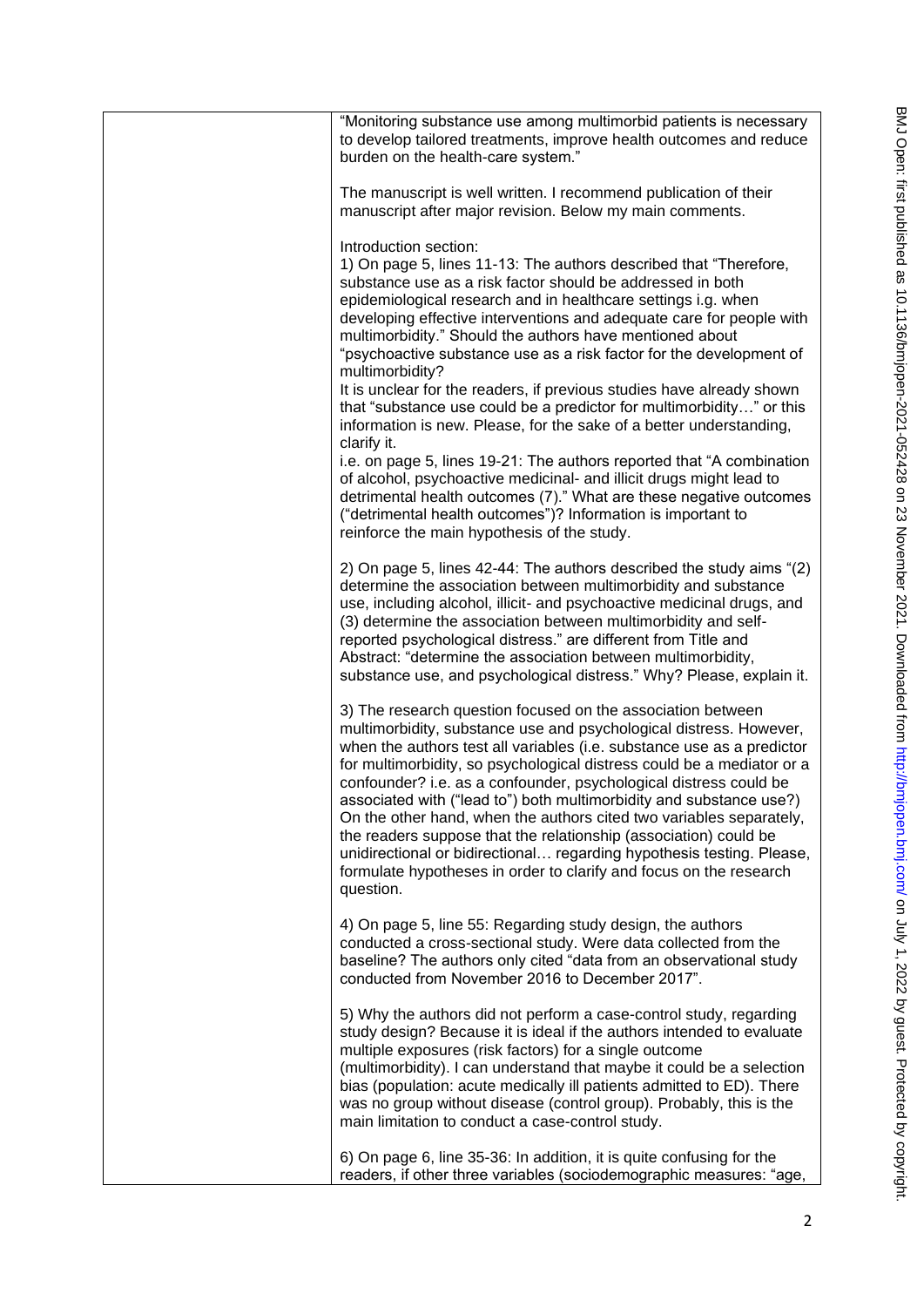| sex, occupational status") were used as covariates (other listed<br>variables in the adjusted model). Please, clarify it.                                                                                                                                                                                                                                                                                                                                                                                                                                                                                                                                                 |
|---------------------------------------------------------------------------------------------------------------------------------------------------------------------------------------------------------------------------------------------------------------------------------------------------------------------------------------------------------------------------------------------------------------------------------------------------------------------------------------------------------------------------------------------------------------------------------------------------------------------------------------------------------------------------|
| 7) In subsection: Statistical analyses, on page 6, lines 25-27:<br>"Differences in mean number of health conditions between men and<br>women were analyzed using t test" the authors did not mention<br>"illicit drug use and psychoactive medicinal drugs and Psychological<br>distress" in this subsection. Why? Please, explain it.<br>On page 6, lines 28-29:" and differences across age groups,<br>occupational status-groups were analyzed with one-way ANOVA"<br>the authors did not cite "alcohol use patterns". Why? Please, explain<br>it.<br>And p-values? Or subthreshold for the difference statistically                                                   |
| significant (p<0.005)?                                                                                                                                                                                                                                                                                                                                                                                                                                                                                                                                                                                                                                                    |
| 8) In Results Section, on page 8, lines 20-21: "The number of<br>disorders and the proportion of patients with multimorbidity<br>increased significantly with age and there was no significant<br>difference between men and women (Table 1)." However, According<br>to Table 1, number of disorders differ significantly between sexes.<br>Please, review this sentence, for the sake of better understanding.                                                                                                                                                                                                                                                           |
| 9) On page 8, lines 32-33: the authors used the term "(data not<br>shown)". Should the authors have shown the prevalence instead of<br>using the term "data not shown"? Please, clarify it.                                                                                                                                                                                                                                                                                                                                                                                                                                                                               |
| 10) On page 9 (Table 1), footnotes started with two symbols that<br>were not seen in the Table. May the authors show the symbols into<br>first row, Columns 3 and 4, respectively?                                                                                                                                                                                                                                                                                                                                                                                                                                                                                        |
| 11) On page 9 (Table 1), First Column, why the numbers of<br>variables are different from the total sample (n=2725). The authors<br>did not report missing data in the body of the manuscript. i.e. Sex<br>(n=2725-2707=18); Age (n=2725-2702=23); Occupational status<br>(n=2725-2613=112); Psychological distress (n= 2725-2513=212);<br>Alcohol use patterns by AUDIT-4 (n=2725-2594=131); Psychoactive<br>medicinal drugs (n= 2725-2477=248); illicit drugs (n= 2725-<br>2477=248); In addition, regarding to psychological distress and illicit<br>drugs, it is confusing for the readers whether these variables are<br>dichotomous (Yes/No) in the current format. |
| 12) On page 10, lines 13-15: " except for the combination of illicit<br>drugs and alcohol, which was more frequent among those without<br>multimorbidity (53.5% vs.46.5%)."<br>Could the authors cite the Chi-square test used to distinguish the<br>two groups ("single-diseased patients" vs "patients with<br>multimorbidity"? Is it statistically significant (p<0.005)?                                                                                                                                                                                                                                                                                              |
| On page 10, lines 50-53: "Patients with risky alcohol use were more<br>likely to be multimorbid compared to those with low risk drinking<br>habits (OR: 1.53; 95% CI: 1.05 - 2.24), the same applied to<br>abstainers (OR: 1.50; $95\%$ CI:1.15 - 1.95)". the authors did not cite<br>"hazardous drinking". Why? Please, explain it.                                                                                                                                                                                                                                                                                                                                      |
| 13) On page 11 (Table 3) Regarding "occupational status", the<br>authors did not mention this variable in the body of the<br>manuscript Why?                                                                                                                                                                                                                                                                                                                                                                                                                                                                                                                              |
| 14) On page 11 (Table 3) Footnote started with a symbol * (an<br>asterisk) that is related to the model after adjusting for confounders                                                                                                                                                                                                                                                                                                                                                                                                                                                                                                                                   |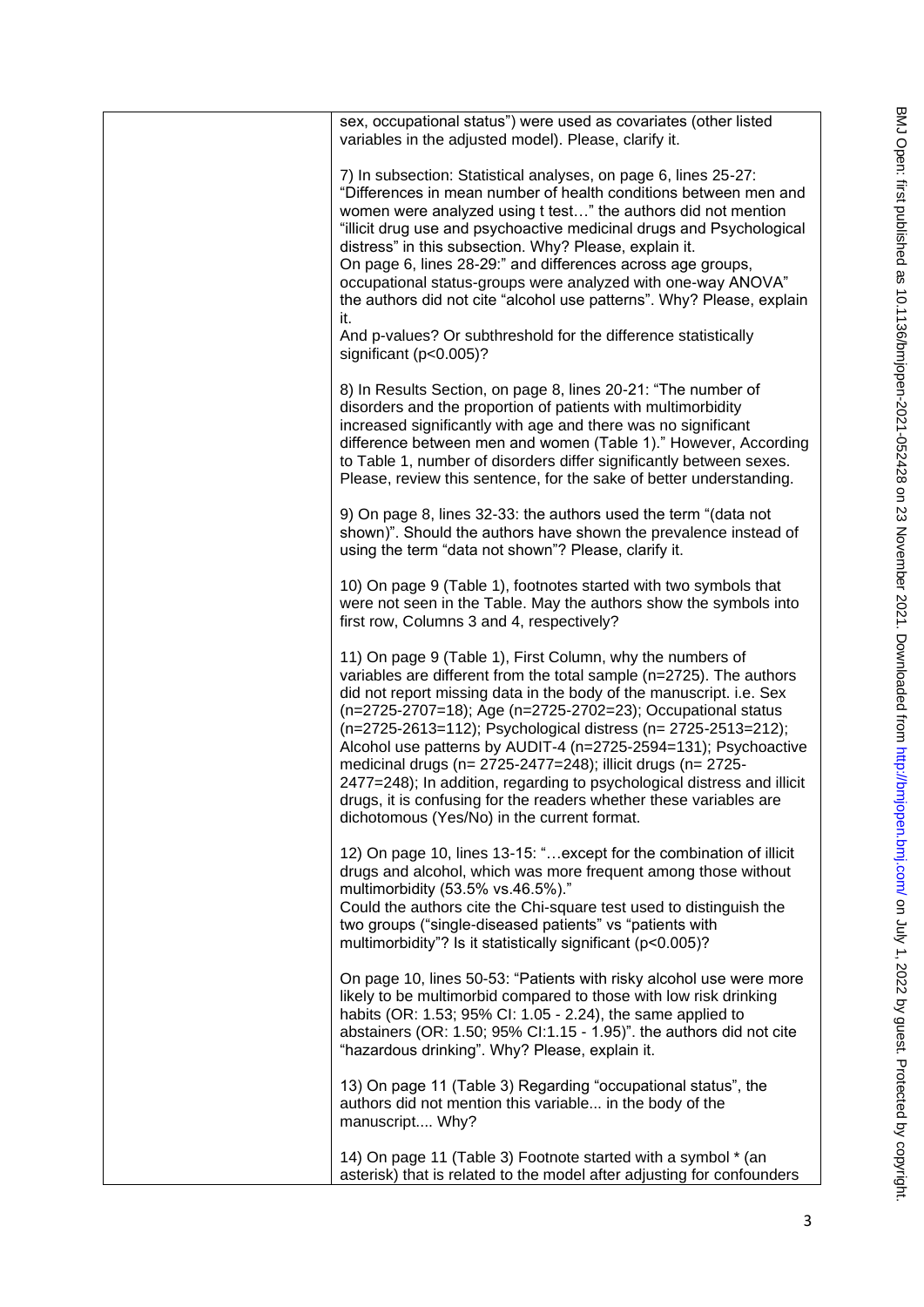| or covariates? Why the authors used this symbol in both Columns<br>(second and third Columns)? Please, explain it.                                                                                                                                                                                                                                                                                                                                                                                                                                                                                                                                                                                                                                                                                                                                                                                                                                                                                                                |
|-----------------------------------------------------------------------------------------------------------------------------------------------------------------------------------------------------------------------------------------------------------------------------------------------------------------------------------------------------------------------------------------------------------------------------------------------------------------------------------------------------------------------------------------------------------------------------------------------------------------------------------------------------------------------------------------------------------------------------------------------------------------------------------------------------------------------------------------------------------------------------------------------------------------------------------------------------------------------------------------------------------------------------------|
| 15) And p-values?                                                                                                                                                                                                                                                                                                                                                                                                                                                                                                                                                                                                                                                                                                                                                                                                                                                                                                                                                                                                                 |
| 16) On page 11, lines 44-48. (Subsection: Sensitive analyses) The<br>authors used the term "similar"? However, self-reported<br>psychological distress did not remain statistically associated with<br>morbidity Please, review the first sentence of this subsection.                                                                                                                                                                                                                                                                                                                                                                                                                                                                                                                                                                                                                                                                                                                                                            |
| 17) On page 12, 3rd and 4th paragraphs (Discussion section). The<br>authors reported in the Results section: "Prevalence of risky alcohol<br>use was higher among patients aged 36-50 years and 51-65 years<br>(12,7% and 12.1%) and decreased slightly for those aged 66-80<br>years (8.7%). Of the young multimorbid patients 14.1% used ilicit<br>drugs, 14.1% used psychoactive medicinal drugs and 31.4%<br>reported to have psychological distress. Among multimorbid patients<br>(age > 35 years) the prevalence of psychological distress decreased<br>compared to the the young patients (18-35 years) while, the<br>prevalence of psychoactive medicinal drug use incresead<br>substiantially" Therefore, the authors could explain why there is no<br>association between multimorbity and psychological distress? Have<br>younger adults shown a higher prevalence of psychological distress<br>compared to older adults that could be associated to the use of<br>substance (regarding ilicit drugs or alcohol use)? |
| 18) On page 13, lines 40-60 (Subsection: Limitation) The authors<br>should report the main limitation of a cross-sectional study, i.e. "the<br>lack of time dimension limits the ability to make causal inference".<br>Temporal relationship may not be clear. So it is useful for<br>hypotheses generating, but ability to test hypothesis will depend on<br>the exposure.                                                                                                                                                                                                                                                                                                                                                                                                                                                                                                                                                                                                                                                       |
| The reviewer provided a marked copy with additional comments.<br>Please contact the publisher for full details.                                                                                                                                                                                                                                                                                                                                                                                                                                                                                                                                                                                                                                                                                                                                                                                                                                                                                                                   |

# **VERSION 1 – AUTHOR RESPONSE**

## **Reviewer Reports:**

## **Reviewer: 1**

Miss Heyang Wang, First Teaching Hospital of Tianjin University of Traditional Chinese Medicine

## Comments to the Author:

The multimorbidity mentioned in this paper do not give a clear type and diagnosis.

In addition, the inclusion method of sample size and the types of psychoactive drugs are unknown, so it is recommended to explain clearly.

## **Response:**

- The inclusion method of the sample size is further described in the methods section 2.1 Study design and participants and 2.3 Data collection, according to your comment.
- The table below describing the diagnoses the patients were assigned upon admission can be included as supplementary material if this is desirable.

Table 1. Percentage and the number of main diagnoses by ICD-10 chapters presented in our study population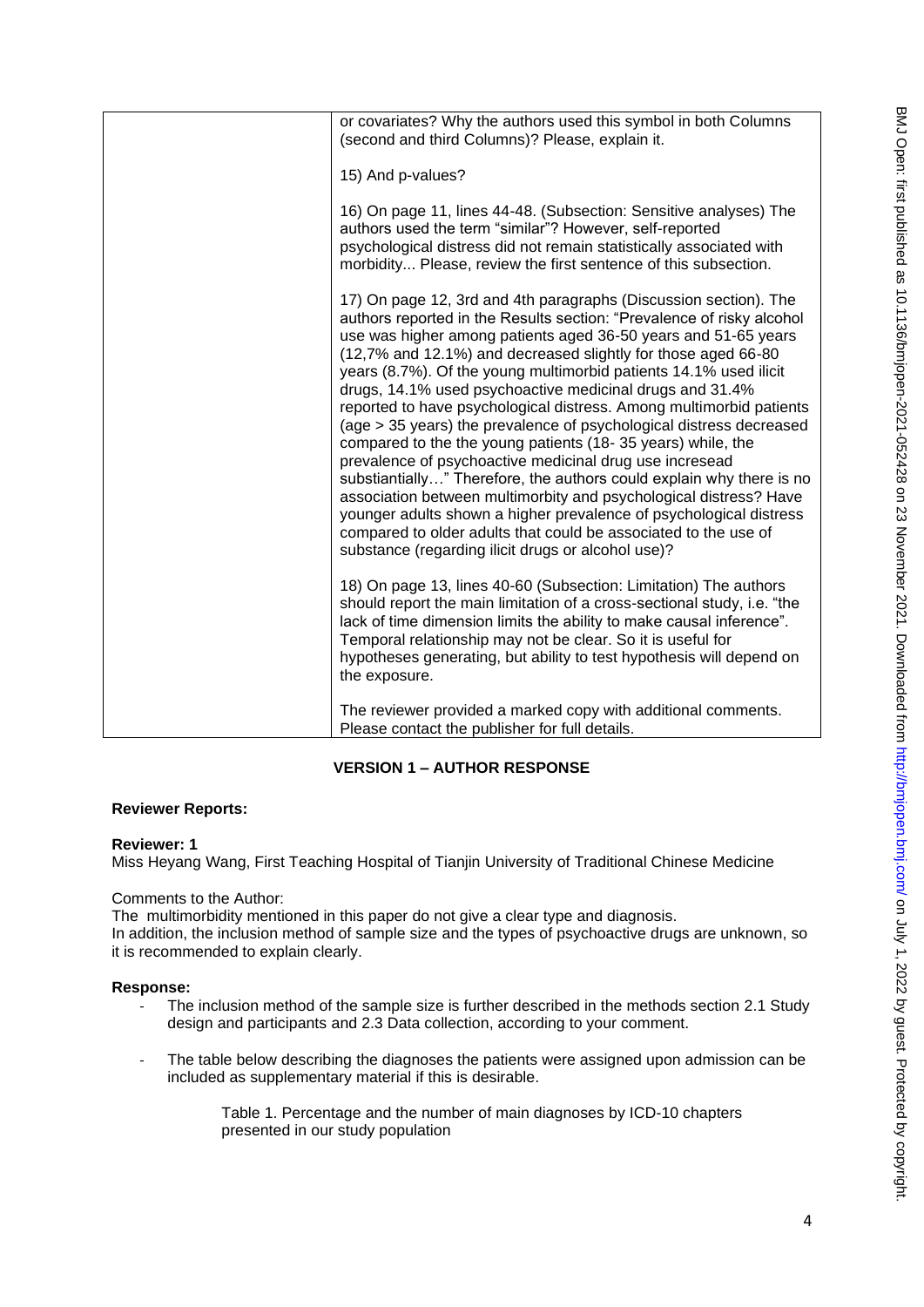| ICD-10 chapters                   | Percentage (%)   |
|-----------------------------------|------------------|
| A00-B99                           | 5.8              |
| C00-C97-D48                       | 3.9              |
| D50-D89                           | 1.7              |
| E00-E90                           | 4.2              |
| F00-F99                           | 2.9              |
| G00-G99                           | 3.6              |
| 100-199                           | 24.3             |
| J00-J99                           | 13.4             |
| K00-K93                           | 5.0              |
| L00-L99                           | 1.6              |
| M00-M99                           | 6.5              |
| N00-N99                           | 4.4              |
| R00-R99                           | 16.5             |
| S00-T98                           | 3.7 <sup>2</sup> |
| Z00-Z99                           | 1.1              |
| Other (H00-H59, H60-H95, Q00-Q99) | 1.2              |

- A table describing the types of psychoactive drugs is also included below and can be added to the supplementary material if this is desirable. Also in the main document in the method section 2.4 Measures it is referred to previous paper describing the analysis of these thoroughly.

|                      | <b>Number of</b><br>psychoactive<br>drugs (n) | Percentage (%) |  |
|----------------------|-----------------------------------------------|----------------|--|
| <b>Illicit</b>       | 167                                           | 6.4            |  |
| Amphetamines         | 55                                            | 2.1            |  |
| Amphetamine          | 21                                            | 0.8            |  |
| Methamphetamine      | 45                                            | 1.7            |  |
| Cocaine <sup>A</sup> | 30                                            | 1.2            |  |
| Benzoylecgonine      | 22                                            | 0.8            |  |
| Cocaine              | 26                                            | 1.0            |  |
| Heroin               | 24                                            | 0.9            |  |
| <b>MDMA</b> ecstasy  | $\overline{4}$                                | 0.2            |  |
| <b>THC</b>           | 97                                            | 3.7            |  |
| <b>Medicinal</b>     | 843                                           | 32.3           |  |

Table 2. Describes all the drugs that were included in the study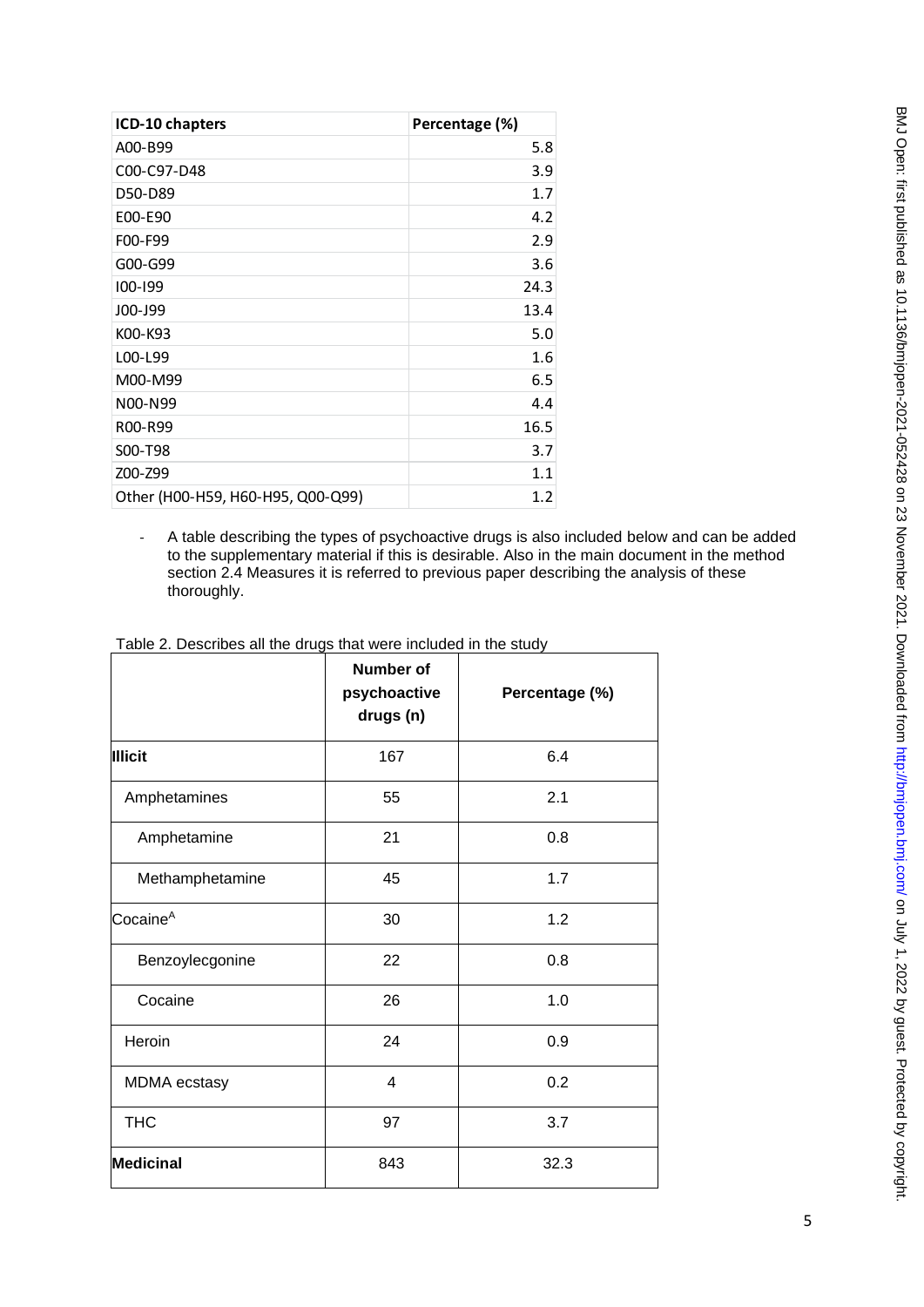| Alprazolam    | 19             | 0.7 |
|---------------|----------------|-----|
| Buprenorphine | $\overline{7}$ | 0.3 |
| Clonazepam    | 98             | 3.8 |
| Codeine       | 181            | 6.9 |
| Diazepam      | 251            | 9.6 |
| Flunitrazepam | 6              | 0.2 |
| Methadone     | 46             | 1.8 |
| Morphine      | 107            | 4.1 |
| Nitrazepam    | 93             | 3.6 |
| Oxycodone     | 91             | 3.5 |
| Oxazepam      | 215            | 8.2 |
| Tramadol      | 121            | 4.6 |
| Zolpidem      | 32             | 1.2 |
| Zopiclone     | 139            | 5.3 |

## **Reviewer: 2**

Dr. Marcus Borges, Universidade de Sao Paulo Hospital das Clinicas

Introduction section:

1) On page 5, lines 11-13: The authors described that "Therefore, substance use as a risk factor should be addressed in both epidemiological research and in healthcare settings i.g. when developing effective interventions and adequate care for people with multimorbidity." Should the authors have mentioned about "psychoactive substance use as a risk factor for the development of multimorbidity? It is unclear for the readers, if previous studies have already shown that "substance use could be a predictor for multimorbidity…" or this information is new. Please, for the sake of a better understanding, clarify it.

## **Response:**

We agree on your comment and have added a paragraph elaborating this (the paragraph just ahead of study aims) in the Introduction section. For the sake of precision we also deleted the term 'riskfactor' on page 5 Introduction section and in the Conclusion section, since it appears as a rather conclusive term.

i.e. on page 5, lines 19-21: The authors reported that "A combination of alcohol, psychoactive medicinal- and illicit drugs might lead to detrimental health outcomes (7)." What are these negative outcomes ("detrimental health outcomes")? Information is important to reinforce the main hypothesis of the study.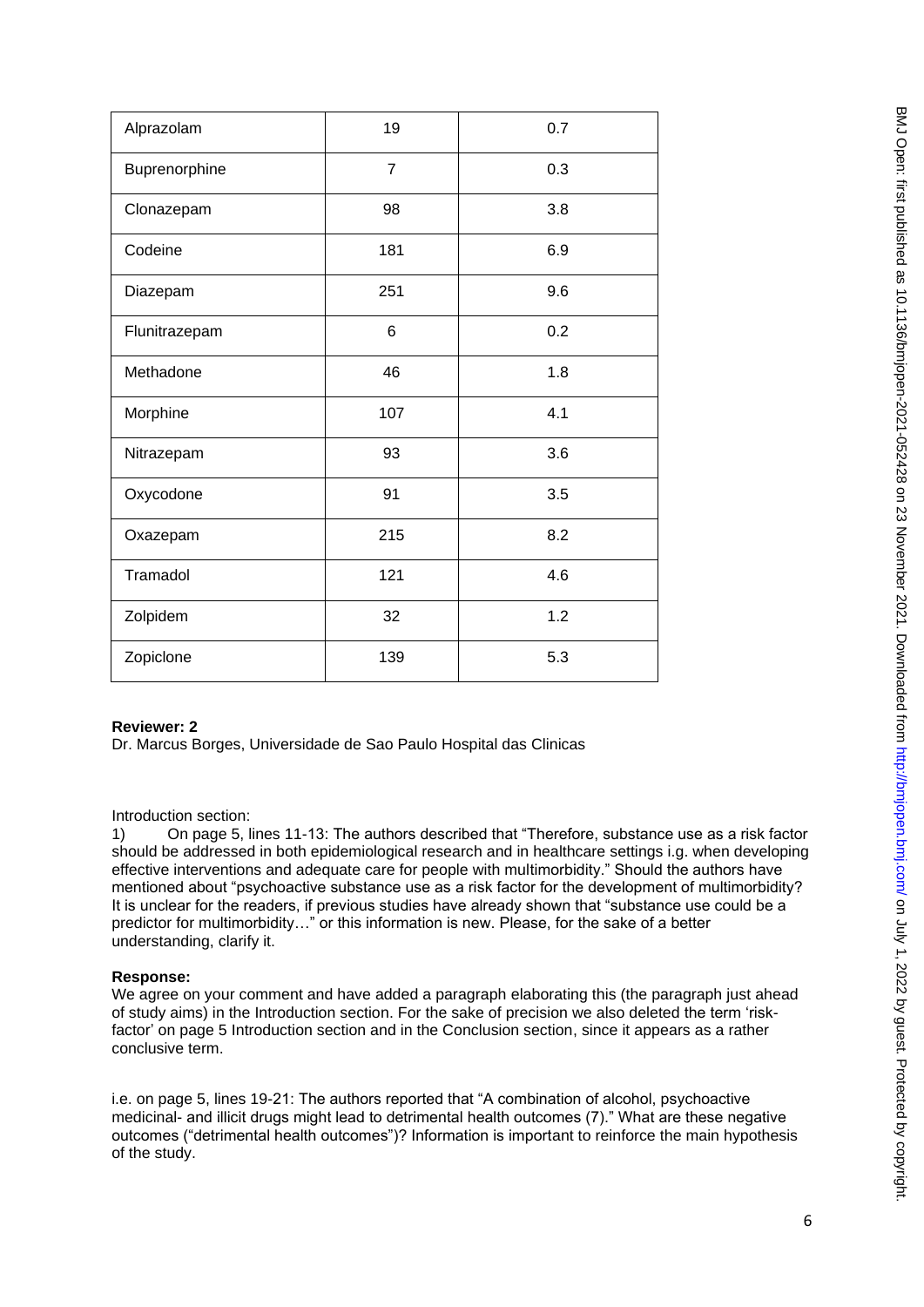### **Response:**

.

We agree and this is further elaborated with examples in the Introduction section.

2) On page 5, lines 42-44: The authors described the study aims "(2) determine the association between multimorbidity and substance use, including alcohol, illicit- and psychoactive medicinal drugs, and (3) determine the association between multimorbidity and self-reported psychological distress." are different from Title and Abstract: "determine the association between multimorbidity, substance use, and psychological distress." Why? Please, explain it.

### **Response:**

This is corrected in the abstract to be the same as in the body of the paper, according to your comment.

3) The research question focused on the association between multimorbidity, substance use and psychological distress. However, when the authors test all variables (i.e. substance use as a predictor for multimorbidity, so psychological distress could be a mediator or a confounder? i.e. as a confounder, psychological distress could be associated with ("lead to") both multimorbidity and substance use?) On the other hand, when the authors cited two variables separately, the readers suppose that the relationship (association) could be unidirectional or bidirectional… regarding hypothesis testing. Please, formulate hypotheses in order to clarify and focus on the research question.

### **Response:**

We agree on your important comment about the hypothesis and have formulated the hypothesis/aims according to your comment, where we test the bidirectional relationship/association between multimorbidity and substance use, and psychological distress.

4) On page 5, line 55: Regarding study design, the authors conducted a cross-sectional study. Were data collected from the baseline? The authors only cited "data from an observational study conducted from November 2016 to December 2017".

## **Response:**

The data were collected from baseline and this is further elaborated in the section 2.1 Study design and participants and in section 2.3 Data collection.

5) Why the authors did not perform a case-control study, regarding study design? Because it is ideal if the authors intended to evaluate multiple exposures (risk factors) for a single outcome (multimorbidity). I can understand that maybe it could be a selection bias (population: acute medically ill patients admitted to ED). There was no group without disease (control group). Probably, this is the main limitation to conduct a case-control study.

#### **Response:**

Thank you for this valuable idea. Unfortunately, we do not have population data on multimorbidity from the general population to be used as controls, so the current study had to be performed in a cross sectional manner.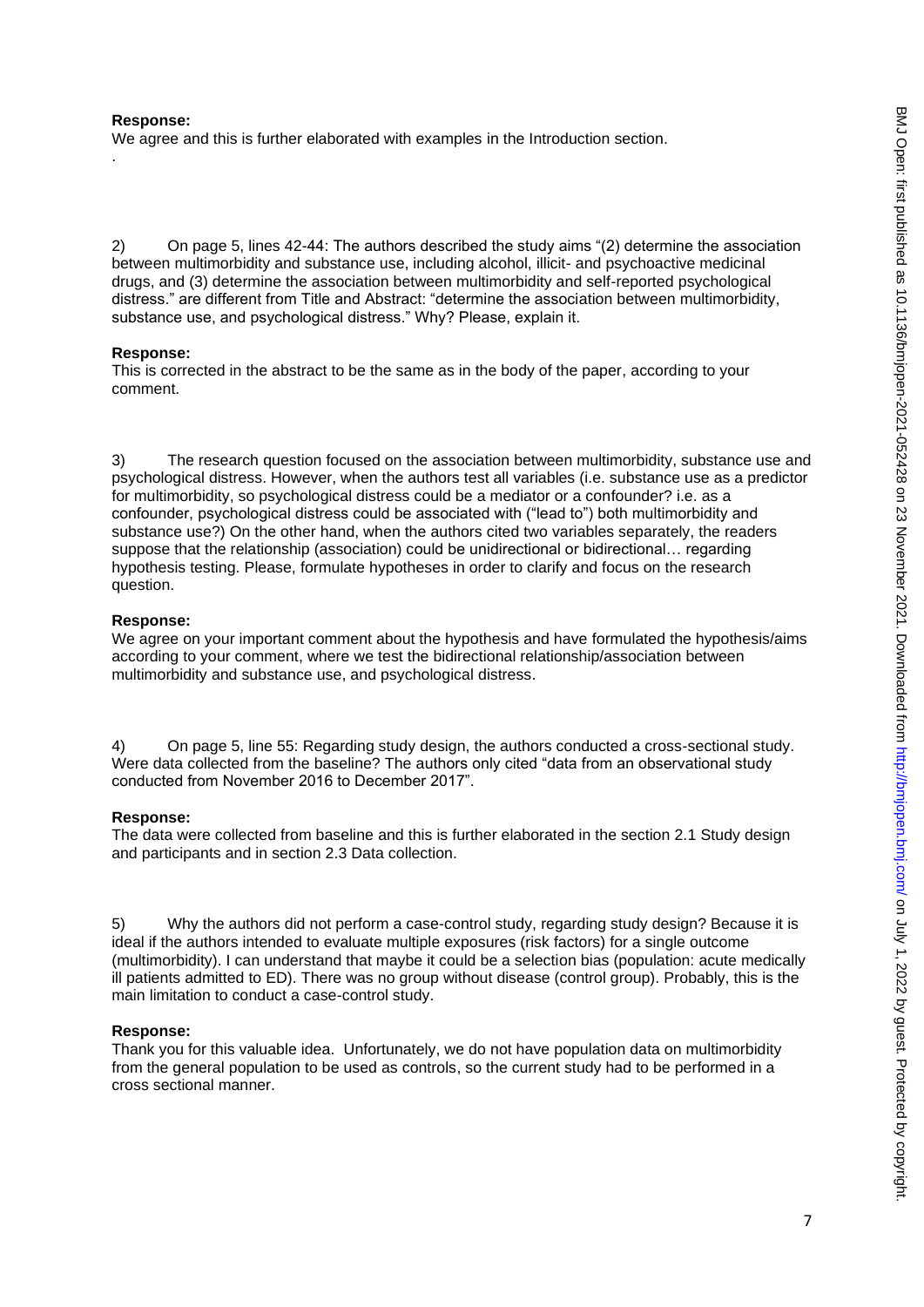6) On page 6, line 35-36: In addition, it is quite confusing for the readers, if other three variables (sociodemographic measures: "age, sex, occupational status") were used as covariates (other listed variables in the adjusted model). Please, clarify it.

#### **Response:**

Sociodemographic measures were included in the analysis mainly as covariates for adjustment in the model, since our aim was to examine the association between multimorbidity and psychoactive substance use and psychological distress. However, we included all variables in the same model as depicted in the second column of table 2 as predictors for multimorbidity, e.g. since our patient population comes from socio-economically deprived areas of Oslo, we were interested to know the magnitude of the association between multimorbidity and increasing age. Practically speaking, all variables are used to adjust for each other, as is stated underneath the table.

7) In subsection: Statistical analyses, on page 6, lines 25-27: "Differences in mean number of health conditions between men and women were analyzed using t test…" the authors did not mention "illicit drug use and psychoactive medicinal drugs and Psychological distress" in this subsection. Why? Please, explain it.

On page 6, lines 28-29:" and differences across age groups, occupational status-groups were analyzed with one-way ANOVA" the authors did not cite "alcohol use patterns". Why? Please, explain it.

### **Response:**

This was a mistake and is now corrected thanks to your attentive remark.

And p-values? Or subthreshold for the difference statistically significant (p<0.005)?

### **Response:**

The p-value threshold in our analyses is now cited with a sentence on section 2.5 Statistical analysis.

8) In Results Section, on page 8, lines 20-21: "The number of disorders and the proportion of patients with multimorbidity increased significantly with age and there was no significant difference between men and women (Table 1)." However, According to Table 1, number of disorders differ significantly between sexes. Please, review this sentence, for the sake of better understanding.

## **Response:**

Thanks to your attentive remark, this has been corrected in the text in section 3.Results to be the same as table 1 indicates, namely that there is a significant difference in the mean number of disorders between women and men.

9) On page 8, lines 32-33: the authors used the term "(data not shown)". Should the authors have shown the prevalence instead of using the term "data not shown"? Please, clarify it «Among multimorbid patients by the age of ≥ 35 the prevalence of psychological distress decreased compared to the young patients (18-35), while the prevalence of psychoactive medicinal drug use increased substantially (data not shown). Illicit drugs were most prevalent among those aged 36-65 years (data not shown)."

## **Response:**

These prevalences are now included in the text, as you are suggesting.

10) On page 9 (Table 1), footnotes started with two symbols that were not seen in the Table. May the authors show the symbols into first row, Columns 3 and 4, respectively?

# **Response:**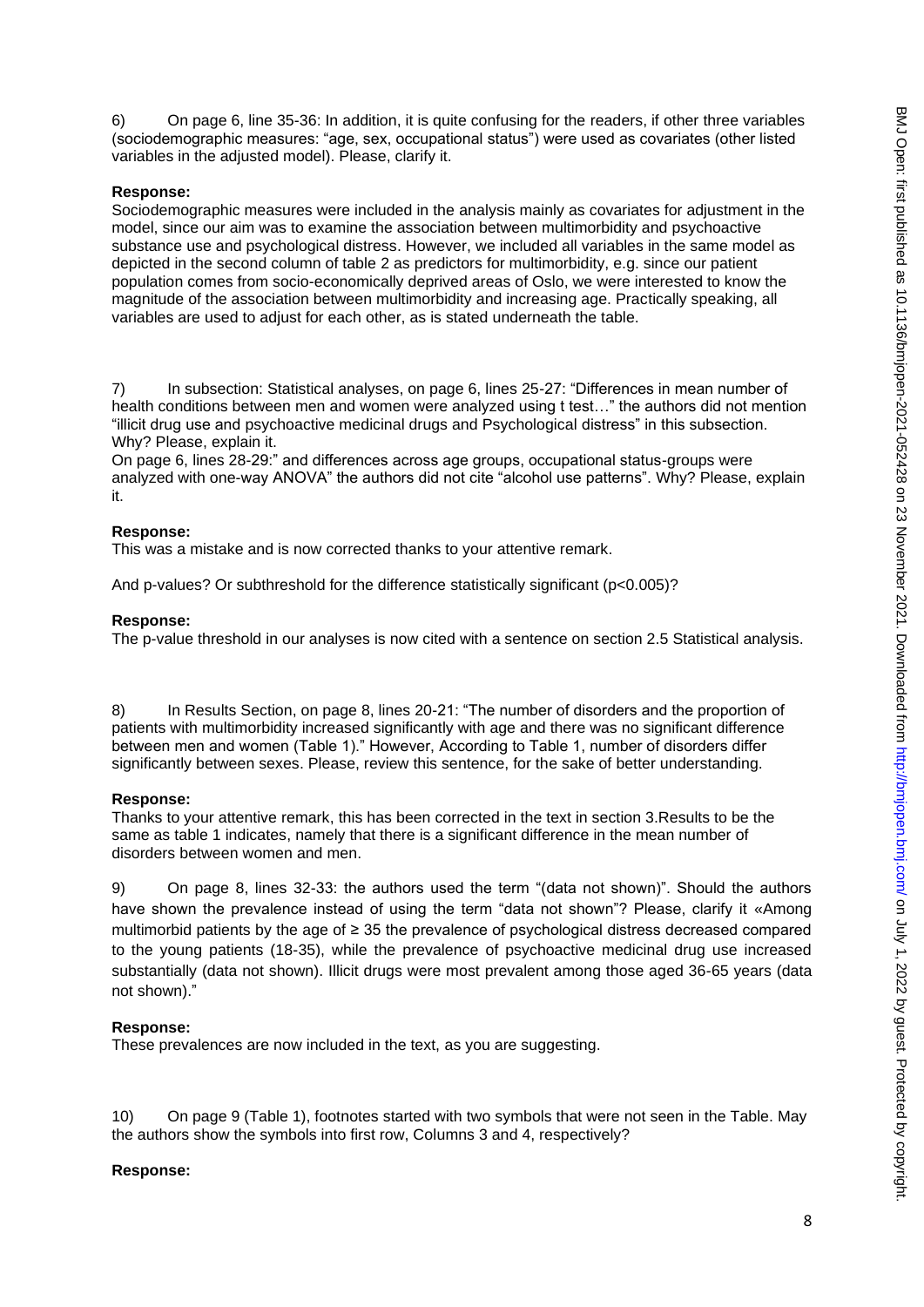According to your comment, the symbols are added to the table as well.

11) On page 9 (Table 1), First Column, why the numbers of variables are different from the total sample (n=2725). The authors did not report missing data in the body of the manuscript. i.e. Sex (n=2725-2707=18); Age (n=2725-2702=23); Occupational status (n=2725-2613=112); Psychological distress (n= 2725-2513=212); Alcohol use patterns by AUDIT-4 (n=2725-2594=131); Psychoactive medicinal drugs (n= 2725-2477=248); illicit drugs (n= 2725-2477=248);

#### **Response:**

The missing data presented in table 1 are all excluded from the main analysis and this is stated with a sentence in section 2.5 Statistical analyses, as well as in the third sentence in the section 3.Results.

In addition, regarding to psychological distress and illicit drugs, it is confusing for the readers whether these variables are dichotomous (Yes/No) in the current format.

#### **Response:**

These variables are dichotomous (Yes/No). For SCL-5 questionnaire the positive outcome (Yes) was a scoring of >2 and the negative outcome (No) was a scoring of < 2. For illicit/medicinal drugs the positive outcome (Yes): at least one illicit/medicinal drugs detected and the negative outcome (No): zero illicit/medicinal drug detected in blood. This is described in the text of the section 2.4 Measures for both illicit drugs and psychological distress.

12) On page 10, lines 13-15: "…except for the combination of illicit drugs and alcohol, which was more frequent among those without multimorbidity (53.5% vs.46.5%)." Could the authors cite the Chi-square test used to distinguish the two groups ("single-diseased patients" vs "patients with multimorbidity"? Is it statistically significant (p<0.005)?

#### **Response:**

The two groups differed significantly, the combination of illicit drugs and alcohol was significantly more frequent among those without multimorbidity.

A chi-square test showed that there were significant differences in the prevalence of psychoactive substance use and combination of substances between single-diseased patients and those with multimorbidity. The p-value was the same and below 0.001 for all of them and hence we cited the pvalue below the table.

On page 10, lines 50-53: "Patients with risky alcohol use were more likely to be multimorbid compared to those with low risk drinking habits (OR: 1.53; 95% CI: 1.05 - 2.24), the same applied to abstainers (OR: 1.50; 95% CI:1.15 - 1.95)". the authors did not cite "hazardous drinking". Why? Please, explain it.

#### **Response:**

According to your suggestion hazardous drinking is also included in the body of the text in section 3.Results.

13) On page 11 (Table 3) Regarding "occupational status", the authors did not mention this variable... in the body of the manuscript.... Why?

### **Response:**

According to your comment this information is now included in the manuscript in the description of the results depicted in table 1, in section 3.Results.

14) On page 11 (Table 3) Footnote started with a symbol \* (an asterisk) that is related to the model after adjusting for confounders or covariates? Why the authors used this symbol in both Columns (second and third Columns)? Please, explain it.

#### **Response:**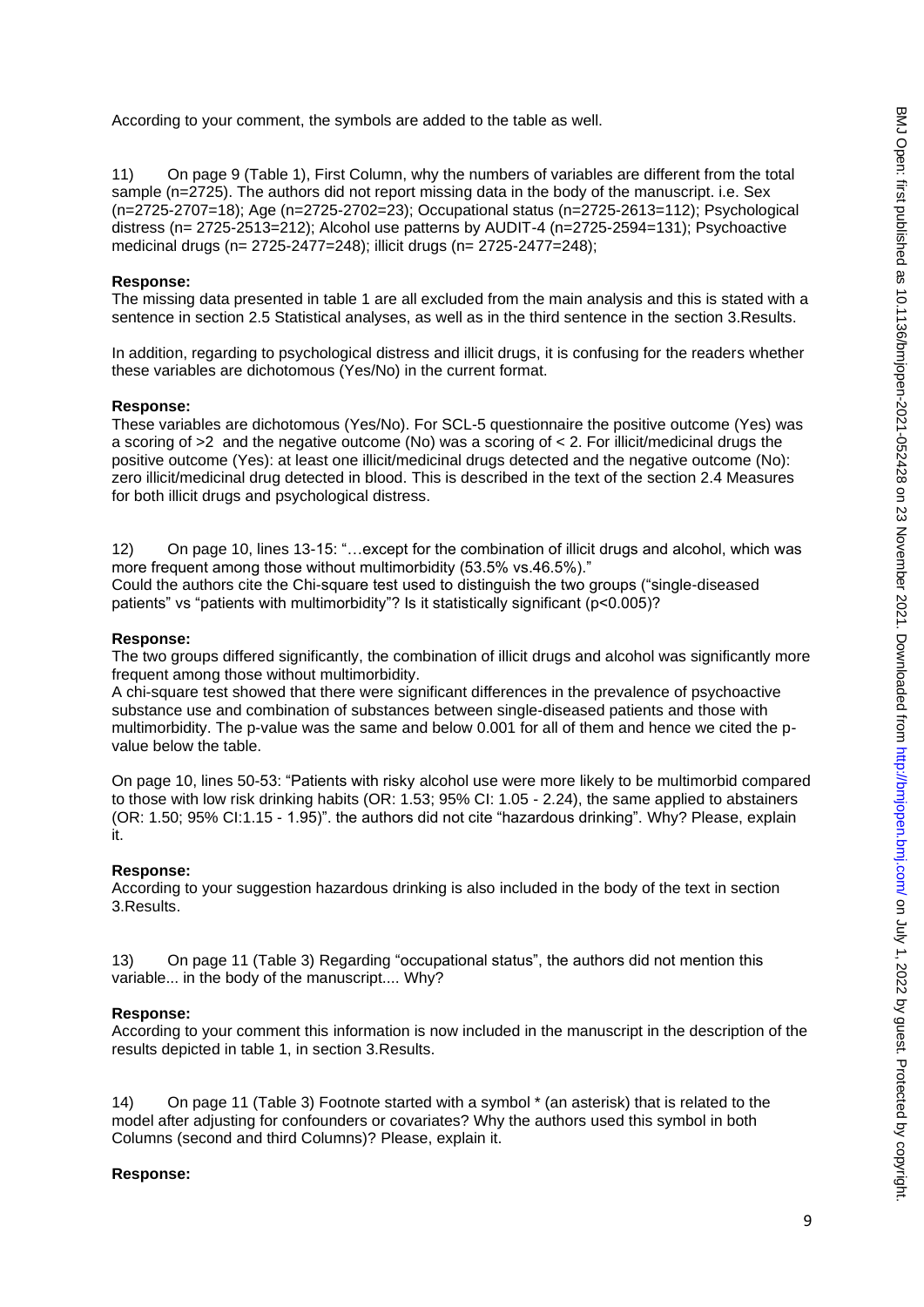That was a mistake and the asterisk remains now only on the second column where the adjusted ORs are presented.

#### 15) And p-values?

#### **Response:**

Since the majority of p-values were almost the same and either below 0.005 or 0.001, we did not dedicate an own column depicting the same p-value but rather indicated the p-value below the table 1 and table 3. While in table 2 the Confidence intervals (CI) show if the associations are significant e.g. Confidence Intervals that cross number 1 are non-significant such as low-drinking or hazardous drinking, or illicit drugs in our study:

| Alcohol use in excess of low-risk guidelines<br>$(scores 4-6)$ | $0.71(0.59 - 0.87)$ | $0.96(0.76 - 1.21)$ |
|----------------------------------------------------------------|---------------------|---------------------|
| Hazardous drinking (scores 7-8)                                | $0.74(0.54 - 1.02)$ | $1.18(0.81 - 1.71)$ |

16) On page 11, lines 44-48. (Subsection: Sensitive analyses) The authors used the term "similar"? However, self-reported psychological distress did not remain statistically associated with morbidity... Please, review the first sentence of this subsection.

#### **Response:**

This sentence is now corrected to state that self-reported psychological distress did not remain statistically associated.

17) On page 12, 3rd and 4th paragraphs (Discussion section). The authors reported in the Results section: "Prevalence of risky alcohol use was higher among patients aged 36-50 years and 51-65 years (12,7% and 12.1%) and decreased slightly for those aged 66-80 years (8.7%). Of the young multimorbid patients 14.1% used ilicit drugs, 14.1% used psychoactive medicinal drugs and 31.4% reported to have psychological distress. Among multimorbid patients (age > 35 years) the prevalence of psychological distress decreased compared to the the young patients (18- 35 years) while, the prevalence of psychoactive medicinal drug use incresead substiantially…" Therefore, the authors could explain why there is no association between multimorbity and psychological distress? Have younger adults shown a higher prevalence of psychological distress compared to older adults that could be associated to the use of substance (regarding ilicit drugs or alcohol use)?

### **Response**

Thank you for this good argument, this might be the reason to it, however the decrease in the prevalence of psychological distress with age was not that drastic (this was not shown in this draft but is included now, see the paragraph underneath). Similar scenario was observed for risky alcohol use as well with the young patients (18-34years: 8.9%) having as low alcohol consumption as those aged 65-79 years (8.7%) and prevalence of risky alcohol use was the highest among patients aged 35-49 years and 50-64 years (12.7% and 12.1%). Now that we have added all the prevalences to the text we hope to have elucidated this better.

The paragraph added to the section 3.Results is altered to include all prevalences as you suggest on your comment number 9):

"Of the young patients (18-34 years) 35.0% were multimorbid (Table 1). Of these, 40.3% used alcohol above the recommended guidelines, 12.6% used it hazardously and 8.9% in a risky manner. Prevalence of risky alcohol use was higher among patients aged 35-49 years and 50-64 years (12.7% and 12.1%) and decreased slightly for those aged 65-79 years (8.7%). Of the young multimorbid patients (18-34 years) 14.1% used illicit drugs, 14.1% used psychoactive medicinal drugs and 31.4% reported to have psychological distress. Among multimorbid patients by the age of  $\geq 35$  the prevalence of psychological distress decreased (For those aged 35-49 years the prevalence was 30.2%; for those 50-64 years it was 26.3%; 65-79 years 23.9% and for those > 80 years it was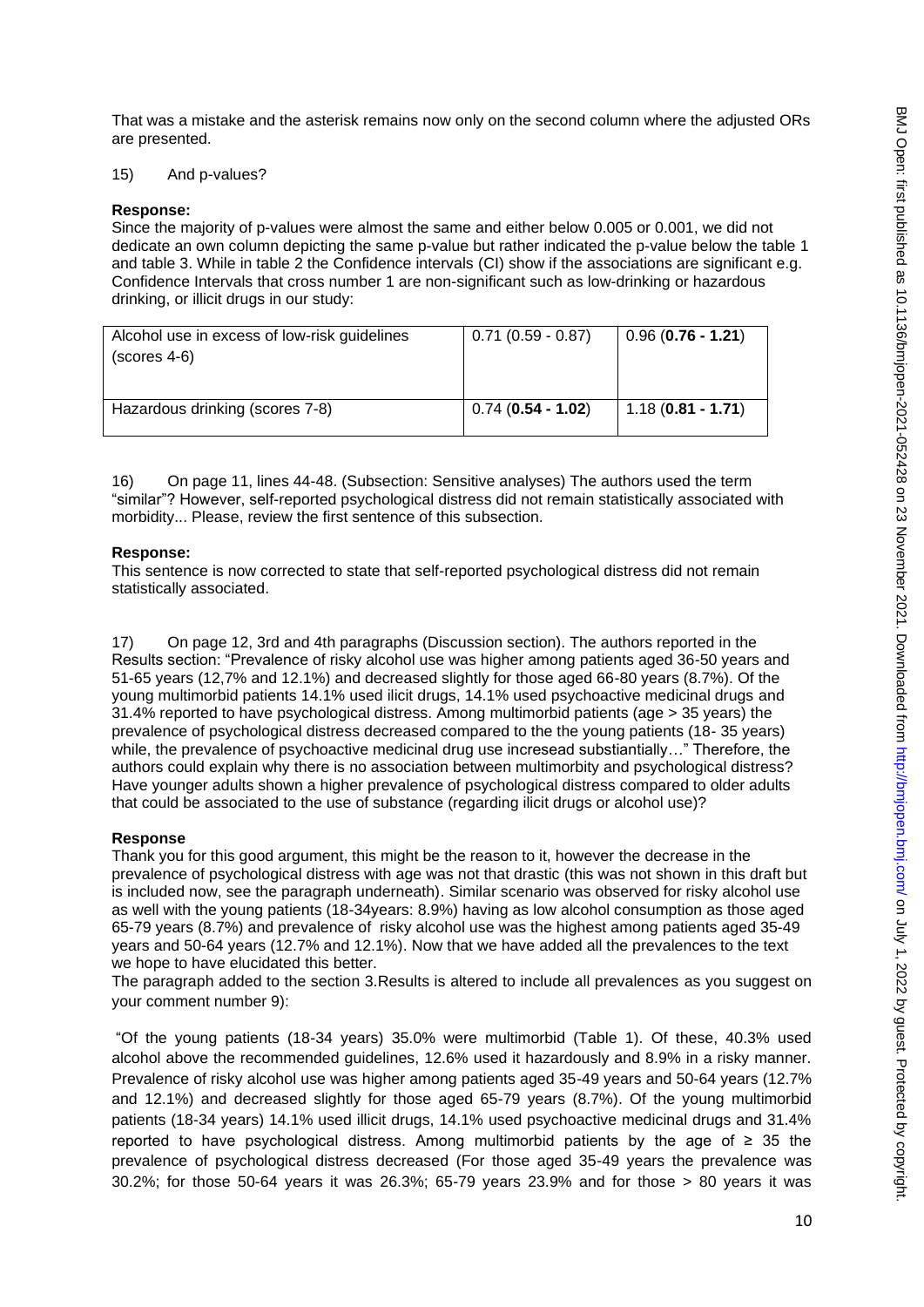13.8%), while the prevalence of psychoactive medicinal drug use increased substantially (For those aged 35-49 years the prevalence was 32.6%; for those 50-64 years it was 45.4%; 65-79 years 43.8% and for those > 80 years it was 41.2%). Illicit drugs were most prevalent among those aged 35-64 years (16.9%) and decreased substantially for the older patients (for those 50-64 years it was 10.7%; 65-79 years 1.3% and for those > 80 years it was 0.8%)."

This is also further elaborated with a new paragraph on alcohol use and adverse events with psychoactive medicinal substances among the elderly in the Discussion section.

18) On page 13, lines 40-60 (Subsection: Limitation) The authors should report the main limitation of a cross-sectional study, i.e. "the lack of time dimension limits the ability to make causal inference". Temporal relationship may not be clear. So it is useful for hypotheses generating, but ability to test hypothesis will depend on the exposure.

## **Response:**

We agree on your comment and have added this to the limitation section as you suggest.

## **Other changes:**

1) The age categories were slightly corrected without any impact on the percentages or anything else, as follows:

Originally, in the first draft they were depicted as follows in Table 1 and Table 2, and in the body of the manuscript:

| 18-35 |  |  |  |
|-------|--|--|--|
| 36-50 |  |  |  |
| 51-65 |  |  |  |
| 66-80 |  |  |  |
| > 80  |  |  |  |

They were corrected to:

| 18-34     |  |  |  |
|-----------|--|--|--|
| 35-49     |  |  |  |
| 50-64     |  |  |  |
| 65-79     |  |  |  |
| $\geq 80$ |  |  |  |

These corrections were made in the body of the manuscript as well, where the age groups were mentioned in section 3. Results.